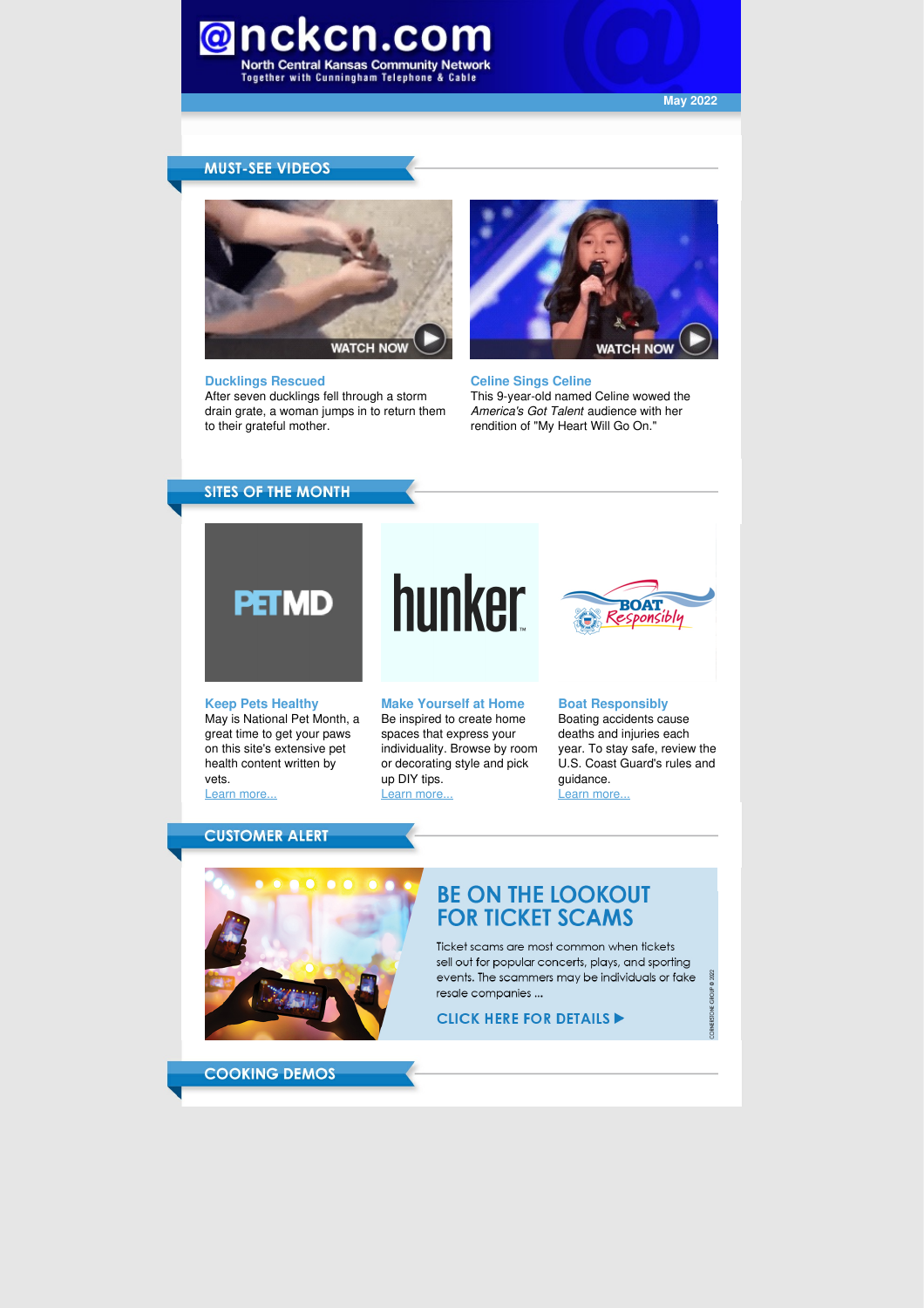

#### **4 Healthy and Easy Salads**

Get more vegetables in your diet with these delicious salads including Spinach Strawberry and Green Bean and Tomato.



#### **Perfect Grilled Steak**

Turn your next steak into a "rare" treat. This video covers steak prep, temperature, grill marks, cook time, and resting.

#### **INSTAGRAM FOCUS**



#### **Flower Power**

**DO-IT-YOURSELF TIPS** 

This time-lapse video shows a variety of flowers slowly and gracefully opening their petals. It's truly an amazing sight.



#### **A Bird's-Eye View**

Drone footage captures an open water swimming event in Mallorca, Spain. You won't believe the water's beautiful colors!



#### **Get on the Right Path** Check out this step-by-step DIY video on how to install a stepping stone pathway. It's easy



**Take Old Grout Out** Does your shower have tiles with grout in bad shape? Watch a pro demonstrate how to remove old grout and replace it.

**FAQ / TUTORIAL** 

to do and doesn't take long.



# SET UP AUTOMATIC<br>OPERATING SYSTEM **UPDATES**

You know those pop-up windows that say your operating system needs to be updated?

**CLICK HERE FOR THE DETAILS DETAILS** 

NCKCN - North Central Kansas Community Network · 109 North Mill ; Beloit, KS 67420 · 785-738-2218